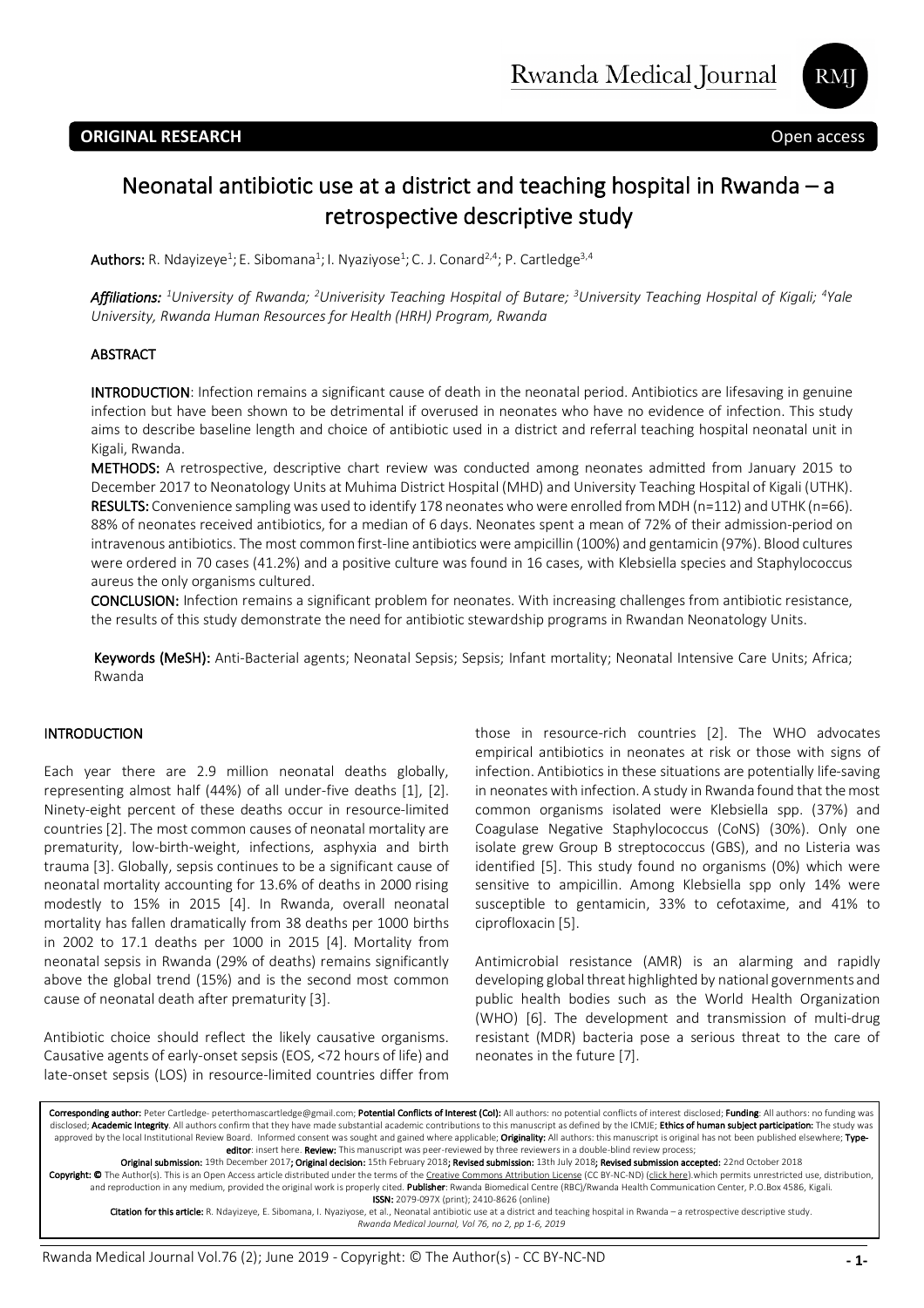There are currently insufficient clinical trials being undertaken to address the need for new antibiotics or new antibiotic regimens [8]. Therefore, today's generation of clinicians has a responsibility to use antibiotics responsibly and conserve antibiotics as a finite resource [9]. In Rwanda, resistance to antibiotics is a growing problem in pediatric and neonatal services [5], [10].

The term "antibiotic stewardship" is used to encompass initiatives promoting the responsible use of antibiotics, with the goal of preserving their future effectiveness whilst safeguarding public health [11]. Antibiotics are lifesaving in genuine infection, and therefore premature neonates are almost universally started on empirical antibiotics after birth because of the risk of infection [12]. Starting antibiotics is good practice and can be lifesaving; however, knowing when to stop antibiotics is more of a challenge. When there is no clinical or microbiological evidence of infection, prolonged duration of empirical antibiotics is associated with adverse neonatal outcomes. For example, studies in the USA have explored outcomes amongst very low birth weight (≤1500 g) and very preterm (≤32 weeks' gestational age) neonates who were exposed to prolonged empirical antibiotics ( $\geq$ 5 days) that had no evidence of infection. These studies found that administration of antibiotics for  $\geq$ 5 days was found to be an independent risk factor for late-onset sepsis (LOS), necrotizing enterocolitis or death [13]–[15]. The odds ratio for NEC or death was 1.30 and 2.66; [9], [11]–[14]. One study showed that the number needed to harm (that is, the number of neonates who would need to be treated with prolonged initial empirical antibiotic treatment before one neonate developed NEC or died who otherwise would not) was 22 neonates [14].

Study objective: This study aims to describe the frequency, length, and choice of antibiotic used in a district and referral teaching hospital neonatal unit in Kigali, Rwanda.

# **METHODS**

Reporting of the current study proposal has been verified in accordance with the STROBE (Strengthening the Reporting of Observational Studies in Epidemiology) checklist [16].

Study design: A retrospective, descriptive study (chart review) was conducted at a referral Neonatal Unit (University Teaching Hospital of Kigali (UTHK)) and a district neonatal unit (Muhima District Hospital (MDH)). Both sites are in Kigali, the capital city of Rwanda. UTHK is the largest, tertiary care, referral hospital in Rwanda, where it also serves as a teaching hospital for the University of Rwanda. MDH is a district hospital specializing in obstetrics, gynecology, and neonatology. UTHK and MDH are "twin" sites sharing hospital management structures, but are in different parts of Kigali, and only UTHK is a referral center.

Participants: Neonates born on the site of the study were eligible for inclusion. Only neonates admitted to the neonatal unit were eligible. Neonates who were admitted from home or ER (i.e., Neonates referred or born from other hospitals) to general pediatric wards were not eligible to be included. Convenience sampling was employed between January 2015 and December 2017, with neonates (below 28 days of life) admitted to the NICU at UTHK and MDH enrolled. The sampling was undertaken by reviewing the admission diary of the relevant sites. Short periods of data-collection were performed to aid accessing patient files. Enrollment was undertaken simultaneously whilst collecting data on CPAP use in the same centers [17].

**Outcomes:** The primary outcome was the frequency of antimicrobial agent use ("antibiotic exposure") which was predefined as the number of neonates who received one or more antimicrobial agents during their hospitalization in the neonatology unit. The secondary outcome was the Antibiotic Use Ratio (AUR) which was pre-defined as the number of days a neonate was exposed to one or more antimicrobial agents divided by the total length of hospital stay. Antimicrobial agents (antibiotics) were pre-defined as medications that were prescribed to actively inhibit (prevent) and/or kill infecting pathogens [18]. The length of stay was pre-defined as the number of days from the day of admission in NICU to the day of discharge or death, with both dates included.

Sample size: Based on a review of the admission diary of the sites there was a predicted population of 1000 annual admissions at the two sites. The primary outcome of the study was the frequency (prevalence) of antimicrobial exposure. Pilot data predicted a frequency of 85% of neonates receiving intravenous antibiotics. Assuming a 95% confidence interval and a power of 80%, we calculated a sample size of 179 neonates was required.

Data Management Patient files of included neonates were reviewed using a non-printed questionnaire, explicitly designed for this study. Data was entered into Microsoft Excel. All data was stored confidentially using a password protected spreadsheet.

Statistical analysis: Analysis was performed using IBM Statistical Package for the Social Sciences (SPSS) version 22 Fischer's exact and Chi-Squared was used for ordinal tables, ANOVA for normally distributed means and Mann-Whitney for non-normally distributed medians.

Ethics: The study protocol was reviewed and approved by the CHUK/MDH Ethics Committee (Ref: EC/CHUK/301/2017). A casefile review was undertaken with no contact with participants. Therefore, consent was not taken.

# **RESULTS**

A total of 178 neonates were enrolled (Table 1). The majority were male, averaged 33.4 weeks gestation, with a mean birthweight of 2.0kg. Mean length of admission for all study participants was 28.1 days. Mortality rate was 42% for both sites. Overall, 46% had a diagnosis of septicemia (Table 2). More neonates at MDH received antibiotics and had a diagnosis of septicemia documented than those neonates at UTHK. Mean and medians are presented for data that was non-normally distributed.

88% of the study participants received a period of antibiotics (antibiotic exposure) during the study period (Table 2). The mean length of antibiotic use was 7.7 days in both groups, and the mean Antibiotic Use Ratio (AUR) was 0.72. 79 of 96 (82%) infants without a diagnosis of septicemia received antibiotics.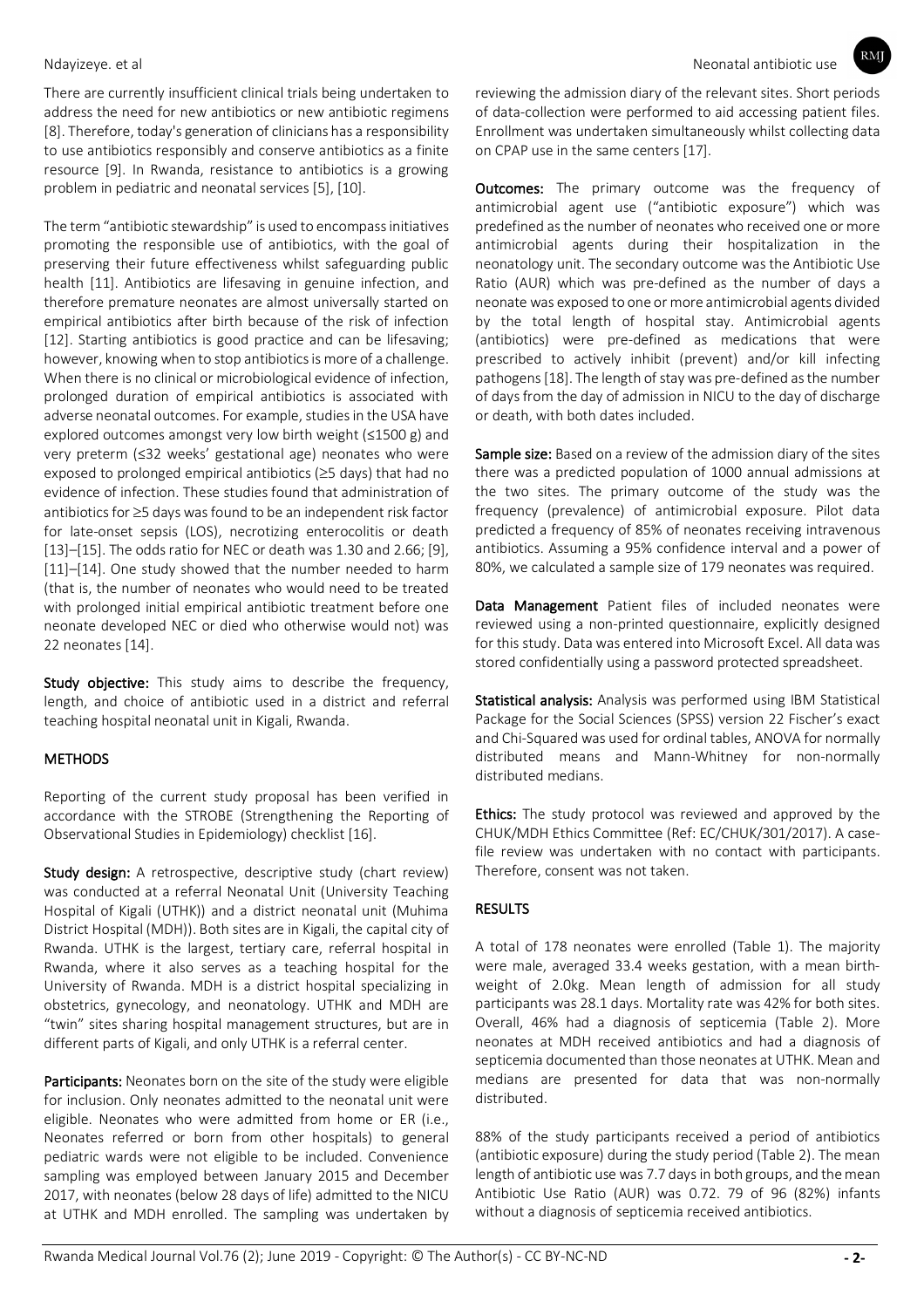

| Table 1: Baseline data |  |  |  |
|------------------------|--|--|--|
|                        |  |  |  |
|                        |  |  |  |

|                           | Muhima (n=112, 62.6%) | UTHK (n=66, 36.9%)   | Total (n=178)        |
|---------------------------|-----------------------|----------------------|----------------------|
| Gender (male)             | 55/104 (52.8%)        | 37/66 (56.1%)        | 92/170 (54.1%)       |
| Mean gestation            | 33.4 weeks (SD: 5.2)  | 30.9 weeks (SD: 3.7) | 33.4 weeks (SD: 5.3) |
| <b>Gestational groups</b> |                       |                      |                      |
| Term (>37 weeks)          | 42/79 (53%)           | 6/62(9.7%)           | 48/141 (34.0%)       |
| 32-37 weeks               | 14/79 (17.7%)         | 20/62 (32.2%)        | 34/141 (24.1%)       |
| 28-32 weeks               | 14/79 (17.7%)         | 24/62 (38.7%)        | 38/141 (26.9%)       |
| <28 weeks                 | 9/79 (11.4%)          | 12/62 (19.3%)        | 21/141 (14.9%)       |
| Mean weight (Kg)          | $2.0kg$ (SD: 1.0)     | 1.4 kg (SD: 0.8)     | 2.0kg (SD:1.1)       |
| Antenatal visits          | 45/54 (%)             | 59/62 (%)            |                      |
| Mode of delivery:         |                       |                      |                      |
| Vaginal                   | 73/91 (80.2%)         | 35/51 (68.6%)        | 108/142 (76.0%)      |
| Instrumental              | $1/91(1.1\%)$         | 0/51(0%)             | $1/142(0.0\%)$       |
| Caesarian                 | 16/91 (17.6%)         | 16/51 (31.4%)        | 32/142 (22.5%)       |
| Mean length of admission  |                       |                      |                      |
| All neonates              | 28.0 days (SD: 51.7)  | 25.0 days (SD: 43.6) | 28.1 days (SD:51.8)  |
| Surviving neonates        | 33.8 days (SD: 60.7)  | 34.6 days (SD: 43.9) | 33.8 days (SD: 57.2) |
| Neonates who died         | 21.0 days (SD: 43.4)  | 20.2 days (SD: 43.4) | 20.6 days (SD: 43.0) |
| Median length of stay     |                       |                      |                      |
| All neonates              | 5 days                | 11 days              | 6.5 days             |
| Surviving neonates        | 6 days                | 21 days              | 7 days               |
| Neonates who died         | 3 days                | 7 days               | 5 days               |
| Mortality rate            | 33/112 (29.5%)        | 42/66 (63.6%)        | 75/178 (42.0%)       |

*SD = standard deviation; Not all case-files contained the necessary information. Therefore, denominators are given to reflect where data was available for categorical data, (n=) figures are given for means and medians*.

The most common first-line antibiotics used by clinicians were ampicillin (100%) and gentamicin (97%) (Table 3). Cefotaxime was used as a first line antibiotic in 10% of neonates. Cefotaxime was also used as a second line antibiotic in 79% of cases where ampicillin and gentamicin had been used as first line.

Blood cultures are generally not performed at MDH due to lack of resources, with only 9% having a blood culture performed. At UTHK , 95% of neonates had a blood culture performed. Klebsiella spp. and Staphylococcus aureus were the only organisms grown (Table 4), and these were all resistant to ampicillin and gentamicin.

# **DISCUSSION**

This study aims to describe the frequency, length and choice of antibiotic used in a district and referral teaching hospital neonatal unit in Kigali, Rwanda. To our knowledge, this is the first study describing antimicrobial choice and duration in neonatal units in Rwanda. The statistics in this study should be interpreted with caution as the study is not powered to find association or causation between antibiotic choice/length and mortality.

A large proportion of enrolled neonates (88%) received one or more courses of antibiotic which is consistent with the 85% prevalence in a Cohort study of more than 13,000 neonates in Canada [19]. Neonates at the two sites received a median of 6 days of antibiotics. In addition, the high antibiotic use rate (AUR) described in this study (0.72 at both sites) reveals that neonates spend most of their admission on antibiotics. This rate is 3 times higher than that of Canada's NICU (0.25) though this could reflect that the Canadian study only recruited VLBW infants (<1500g) [19]. This study found that a 10% increase in AUR was associated with increased mortality (aOR=2.04; 95% CI=1.87-2.21).

Antibiotics in genuine neonatal infection are life-saving, and this is reflected in the longer courses of antibiotics in neonates who were found to be blood culture positive (median 17 days).

The most important result to note from our study is the median length of antibiotic in neonates who were found to be blood culture negative (6 days). Most neonates admitted in any neonatal unit will be blood culture negative and not have microbiological evidence of infection. Previous research has shown that prolonged antibiotics  $(≥5$  days) are associated with worse outcomes with a Number Needed to Harm (NNH) of 22 [14]. Rather than protecting these neonates in neonatology wards in Rwanda with prolonged courses of antibiotics, we are potentially placing them at risk of poor outcomes. This needs to be addressed at a policy level.

We speculate that the implementation of antibiotic monitoring systems would not put additional strain on our resource-limited environment, but could, in fact, be cost and time efficient while minimizing the risk of infection. First, having diagnostic tools such as blood cultures and C-reactive protein available in a wellequipped hospital laboratory to all patients would help clinicians decide to stop antibiotics and to limit their duration. In addition, stopping antibiotics at 48 hours when there is no evidence of infection would reduce the cost to the family, reduce the nursing time for administering medication and reduce the need for painful cannulation which also breaks the skin barrier posing the neonate at further infection risk.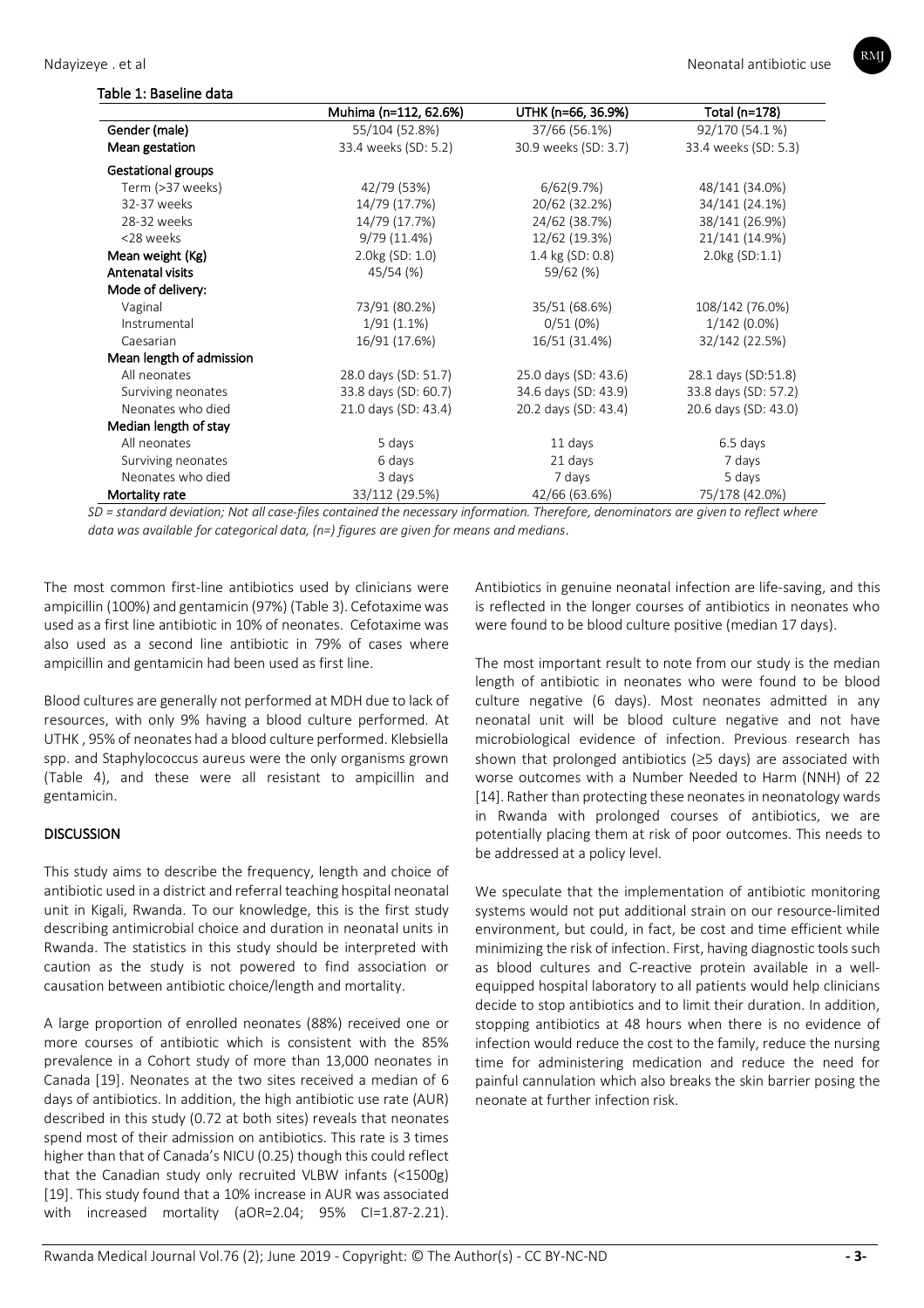## Table 2: Antibiotic stewardship

|                                                                   | Muhima                    | <b>UTHK</b>                   | <b>Both</b>              | P-value    |
|-------------------------------------------------------------------|---------------------------|-------------------------------|--------------------------|------------|
| Received antibiotics (antibiotic exposure)                        | 103/112 (92.0%)           | 53/65 (81.5%)                 | 156/177 (88.1%)          | $*0.053$   |
| Received antibiotics by gestational group                         |                           |                               |                          |            |
| Term (>37 weeks)                                                  | 41/42 (92.3%)             | $4/6$ (66.7%)                 | 45/48 (93.7%)            | $*0.38$    |
| 32-37 weeks                                                       | 13/14 (92.9%)             | 17/19 (89.5%)                 | 30/33 (90.1%)            | $*1.0$     |
| 28-32 weeks                                                       | 14/14 (100%)              | 21/24 (87.5%)                 | 35/38 (92.1%)            | $*0.283$   |
| <28 weeks                                                         | 5/9 (55.6%)               | 8/21 (38.1%)                  | 13/30 (43.3%)            | $*0.38$    |
| Diagnosis of septicemia documented                                | 53/112 (47.3%)            | 28/66 (42.4%)                 | 81/178 (45.5%)           | 0.526      |
| *Received antibiotic WITHOUT diagnosis of septicemia              | 50/59 (84.7%)             | 29/37 (78.3%)                 | 79/96 (82.3%)            | 0.426      |
| In neonates receiving antibiotics                                 |                           |                               |                          |            |
| Mean length of antibiotic use (in neonates receiving antibiotics) |                           |                               |                          |            |
| All neonates                                                      | 7.4 days (SD 7.0, n=103)  | 8.2 days (SD 7.70, n=52)      | 7.7 days (SD 7.2, n=155) |            |
| Surviving neonates                                                | 7.9 days (SD: 6.20, n=76) | 11.4 days (SD: 9.97, n=19)    | 8.6 days (SD: 7.2, n=95) |            |
| Neonates who died                                                 | 6.0 days (SD: 8.77, n=27) | 5.4 days (SD: 5.4, n=33)      | 6.3 days (SD: 7.0, n=60) | \$0.887    |
| Median length of antibiotic use                                   |                           |                               |                          |            |
| All neonates                                                      | 5 days                    | 6 days                        | 6 days                   |            |
| Surviving neonates                                                | 6 days                    | 7 days                        | 6 days                   |            |
| Neonates who died                                                 | 3 days                    | 4 days                        | 4 days                   | @0.302     |
| Mean Antibiotic Use Ratio (AUR)                                   |                           |                               |                          |            |
| All neonates                                                      | $0.75$ (SD: 0.38, n=83)   | $0.69$ (SD: 0.36, n=51)       | $0.72$ (SD: 0.57, n=137) |            |
| Surviving neonates                                                | 0.73 (SD: 0.37, n=62)     | $0.49$ (SD: 0.33, n=17)       | $0.68$ (SD: 0.38, n=81)  |            |
| Neonates who died                                                 | $0.79$ (SD: 0.38, n=21)   | $0.77$ (SD: 0.34, n=51)       | $0.78$ (SD: 0.36, n=56)  | $*<0.001$  |
| Mean length of antibiotics                                        |                           |                               |                          |            |
| Blood culture positive                                            | <b>ND</b>                 | 17.0 days (SD: 8.1, n=14)     | <b>NA</b>                |            |
| Blood culture negative                                            |                           | 7.8 days (SD: 6.4, n=47)      |                          | $$<$ 0.001 |
| Median length of antibiotics                                      |                           |                               |                          |            |
| Blood culture positive                                            | <b>ND</b>                 | 17.0 days                     | NA                       |            |
| Blood culture negative                                            |                           | 6.0 days                      |                          | @ < 0.001  |
| Mean antibiotic to day ratio                                      |                           |                               |                          |            |
| Blood culture positive                                            | <b>ND</b>                 | 0.49 (SD: 0.40, n=0.60, n=11) | <b>NA</b>                |            |
| Blood culture negative                                            |                           | $0.62$ (SD: 0.39, n=38)       |                          | $$<$ 0.001 |
| Median antibiotic to day ratio                                    |                           |                               |                          |            |
| Blood culture positive                                            | <b>ND</b>                 | 0.50                          | <b>NA</b>                |            |
| Blood culture negative                                            |                           | 0.80                          |                          | @0.005     |

\**Fischer's exact test; @Mann-Whitney U test. \$ANOVA. Not all case-files contained the necessary information. Therefore, denominators are given to reflect where data was available for categorical data, (n=) figures are given for means and medians. ND=no data as no blood cultures undertaken at Muhima; \*neonates who received antibiotics WITHOUT diagnosis of septicemia: all neonates who received antibiotics.*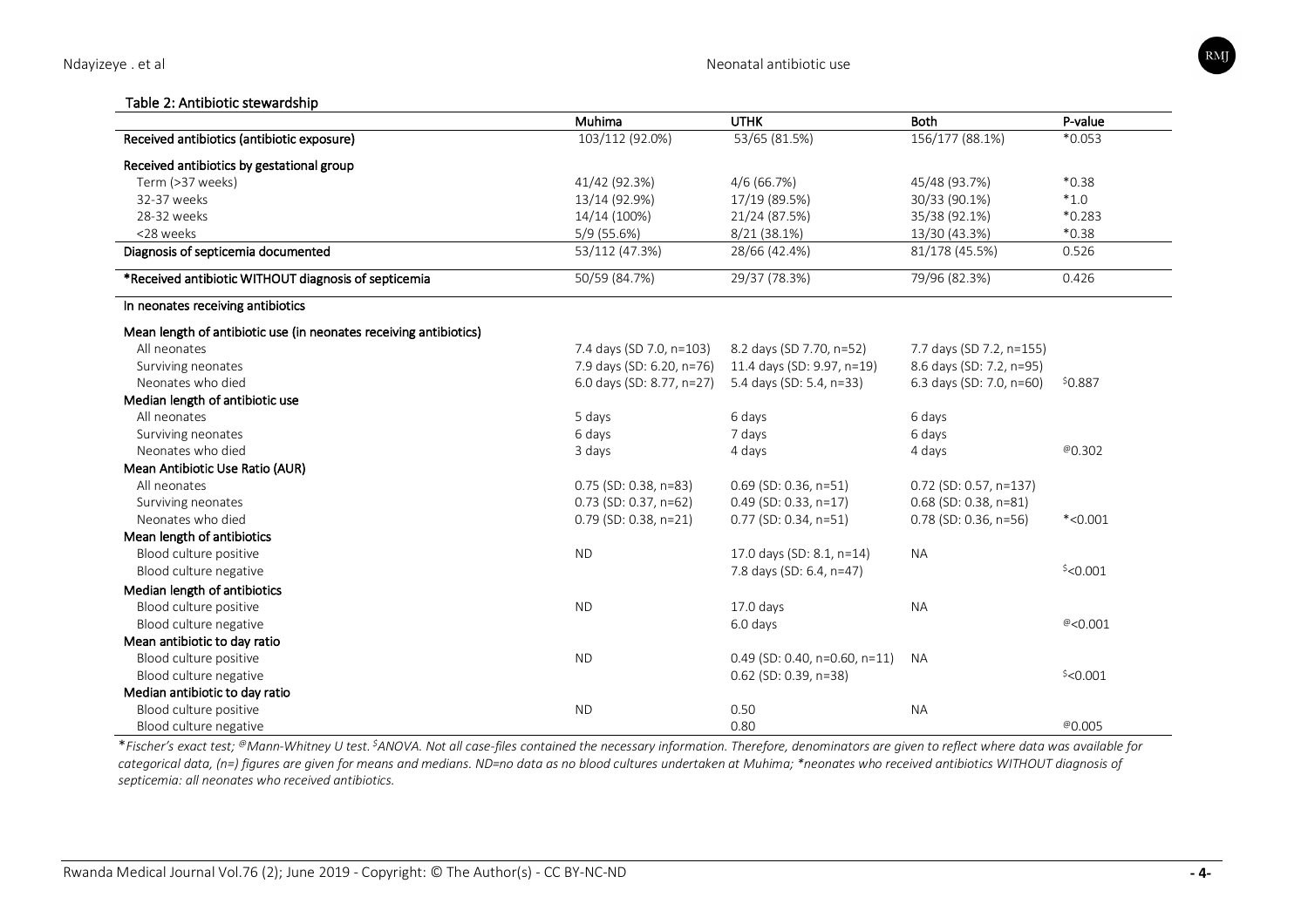| Table 3: Antibiotic choice in those neonates receiving antibiotics |  |
|--------------------------------------------------------------------|--|
|--------------------------------------------------------------------|--|

|                               | ∼о<br>Muhima   | <b>UTHK</b>   | P-value |
|-------------------------------|----------------|---------------|---------|
| <b>First line antibiotics</b> |                |               |         |
| Ampicillin                    | 99/99 (100%)   | 52/52 (100%)  | 0.010   |
| Gentamicin                    | 99/99 (100%)   | 47/52 (90.4%) |         |
| Cefotaxime                    |                | 5/52(9.6%)    |         |
| Second line antibiotics       |                |               |         |
| Cefotaxime                    | 16/25 (64.0%)  | 15/19 (78.9%) | 0.112   |
| Ciprofloxacin                 | $1/25(4.0\%)$  | 3/19(15.8%)   |         |
| Imipenem/Meropenem            | 8/25 (32.0%)   | $\Omega$      |         |
| Metronidazole                 | $\Omega$       | 1/19(5.3%)    |         |
| Third line antibiotics        |                |               |         |
| Cefotaxime                    | 2/12(16.7%)    | $1/10(10\%)$  | 0.312   |
| Ciprofloxacin                 | 3/12(25%)      | 5/10(5%)      |         |
| Cloxacillin                   | 2/12(16.7%)    | 0             |         |
| Imipenem/Meropenem            | $4/12$ (33.3%) | 0             |         |
| Metronidazole                 | 1/12(8.3%)     | 4/10(4%)      |         |

*£Pearson Chi-Squared; Not all case-files contained the necessary information. Therefore denominators are given to reflect where data was available for categorical data, (n=) figures are given for means and medians. The line of therapy was determined by the sequence of antibiotic choice per neonate in the chart record.* 

| Table 4: Blood cultures and organisms identified |  |
|--------------------------------------------------|--|
|--------------------------------------------------|--|

|                         | Muhima      | UTHK          |
|-------------------------|-------------|---------------|
| Blood culture performed | 9/106(8.5%) | 61/64 (95%)   |
| Organism identified     | 8/9 (88.9%) | 8/61 (13.1%)  |
| Growth of organism      |             |               |
| Klebsiella spp.         | 7/8 (87.5%) | $6/8$ (75.0%) |
| Staphylococcus Aureus   | 1/8(12.5%)  | 2/8 (25.0%)   |

Antibiotic choice in our study reflected WHO guidelines with ampicillin and gentamicin being the most common antibiotics prescribed. A Rwandan study at the same study site (UTHK) found that no organisms were sensitive to ampicillin and that most organisms were resistant to gentamicin [5]. This needs to be addressed with wider studies looking at local antibiograms and local prescribing policy being adapted accordingly.

The results of blood cultures once again support that Gram Negative (Klebsiella spp.) and Gram Positive bacteria (Staphylococcus aureus) are more common in this setting [5], [20]. This once again supports the implementation of antibiotic stewardship programs to minimize the risks of MDR organisms, which lead to the use of newer antibiotics. These are not only a precious resource for future generations but also more expensive for families. Further studies are needed in Rwanda to explore causes and factors behind antibiotic misuse by clinicians.

Limitations of the study: A significant limitation of this study was the availability of required data in the case-files at both sites, but in particular at MDH. For example, limitations in the information available in the patient-files made assigning cases as EOS or LOS nearly impossible. Neonatal mortality was found higher in UTHK (64%) than MHD (30%). This again should be interpreted with caution. The Neonatal Database at CHUK reveals an overall mortality rate of 16.3% between 2011-17. These mortality statistics represents the opportunistic sampling of patients rather than a true reflection of overall mortality at these units which are known to be lower.

# **CONCLUSION**

Infection remains a significant problem for neonates. With increasing challenges of antibiotic resistance, the results of this study demonstrate the need for antibiotic stewardship programs in Rwandan Neonatology Units.

# **REFERENCES**

- [1] J. E. Lawn *et al.*, "Every newborn: Progress, priorities, and potential beyond survival," *Lancet*, vol. 384, no. 9938, pp. 189–205, Nov. 2014.
- [2] H. A. Ganatra, B. J. Stoll, and A. K. M. Zaidi, "International perspective on early-onset neonatal sepsis," *Clinics in Perinatology*, vol. 37, no. 2. pp. 501–523, Jun-2010.
- [3] R. Winter *et al.*, "Trends in neonatal mortality in Rwanda, 2000-2010: Further analysis of the Rwanada Demographic and Health Surveys," *DHS Further Analysis Reports No. 88*, no. August. pp. 2000–2010, 2013.
- [4] WHO, "Global Health Observatory country views." [Online]. Available: http://apps.who.int/gho/data/node.country.country-RWA?lang=en%0D.
- [5] T. Rogo, R. Habimana, B. Chow, and R. Mcculloh, "Bacteria resistant for neonatal sepsis in Rwanda High incidence of bacteria resistant to WHO recommended empiric antibiotics for neonatal sepsis at a tertiary level neonatology unit in Rwanda," *Rwanda Med. J.*, vol. 73, no. 2, pp. 10–14, 2016.
- [6] A. Aryee and N. Price, "Antimicrobial stewardship can